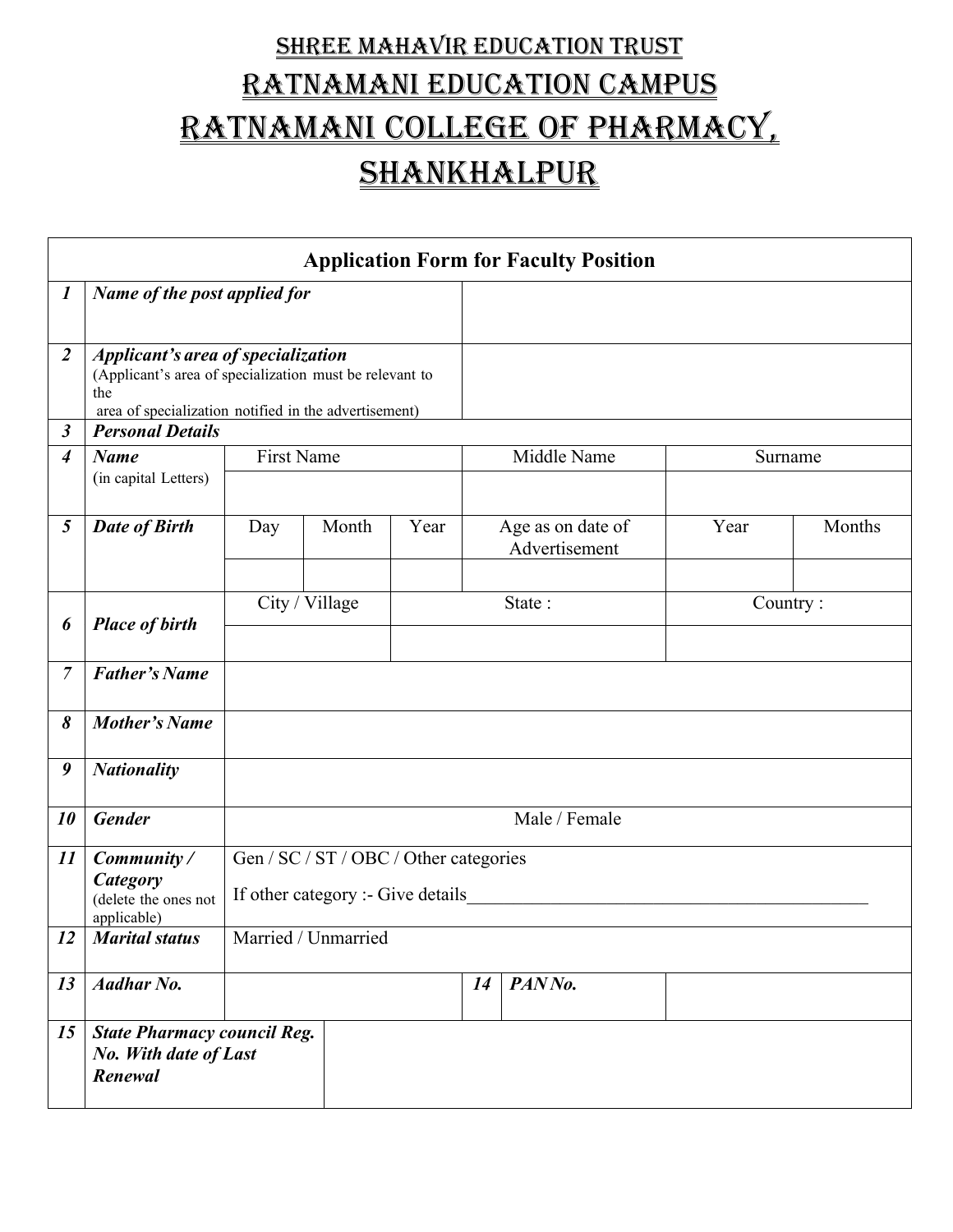|                                 |                        | 16. Education qualifications (Attach additional pages, if required)            |                           |                      |                 |                                                              |                     |                                |
|---------------------------------|------------------------|--------------------------------------------------------------------------------|---------------------------|----------------------|-----------------|--------------------------------------------------------------|---------------------|--------------------------------|
|                                 | Name of<br>Course      | Name of<br>the Board /<br>University                                           | Month &<br>Year<br>passed | Division             | $%$ of<br>Marks | <b>CGPA</b><br>(if grading<br>1S<br>applicable)              | Subjects<br>studies | S. No. of<br>proof<br>enclosed |
|                                 | (a)                    | (b)                                                                            | (c)                       | (d)                  | (e)             | (f)                                                          | (g)                 | (h)                            |
| $10^{th}$ Class /<br>equivalent |                        |                                                                                |                           |                      |                 |                                                              |                     |                                |
| $10+2/$<br>equivalent           |                        |                                                                                |                           |                      |                 |                                                              |                     |                                |
| <b>Bachelor</b><br>Degree       |                        |                                                                                |                           |                      |                 |                                                              |                     |                                |
| Master's<br>Degree              |                        |                                                                                |                           |                      |                 |                                                              |                     |                                |
| Ph.D                            |                        |                                                                                |                           |                      |                 |                                                              |                     |                                |
| awarded?                        |                        | Indicate specifically whether Ph. D degree has been                            |                           |                      | Yes/No          |                                                              |                     |                                |
| Any other                       | <b>Subject</b>         |                                                                                | <b>Roll No</b>            |                      | Year            |                                                              | <b>Position</b>     |                                |
| exams<br>passed                 |                        |                                                                                |                           |                      |                 |                                                              |                     |                                |
|                                 |                        |                                                                                |                           |                      |                 |                                                              |                     |                                |
|                                 |                        |                                                                                |                           |                      |                 |                                                              |                     |                                |
|                                 |                        | 17. Chronological list of experience (including current position / employment) |                           |                      |                 |                                                              |                     |                                |
| Designation                     | Name &                 |                                                                                |                           | Period of Experience |                 |                                                              | Nature of           | S. no. of                      |
| & scale of<br>pay               | address of<br>employer | From Date                                                                      |                           | To date              |                 | No. of years /<br>months<br>(as on date of<br>advertisement) | work /<br>duties    | proof<br>enclosed              |
| (a)                             | (b)                    | (c)                                                                            |                           | (d)                  |                 | (e)                                                          | (f)                 | (g)                            |
|                                 |                        |                                                                                |                           |                      |                 |                                                              |                     |                                |
|                                 |                        |                                                                                |                           |                      |                 |                                                              |                     |                                |
|                                 |                        |                                                                                |                           |                      |                 |                                                              |                     |                                |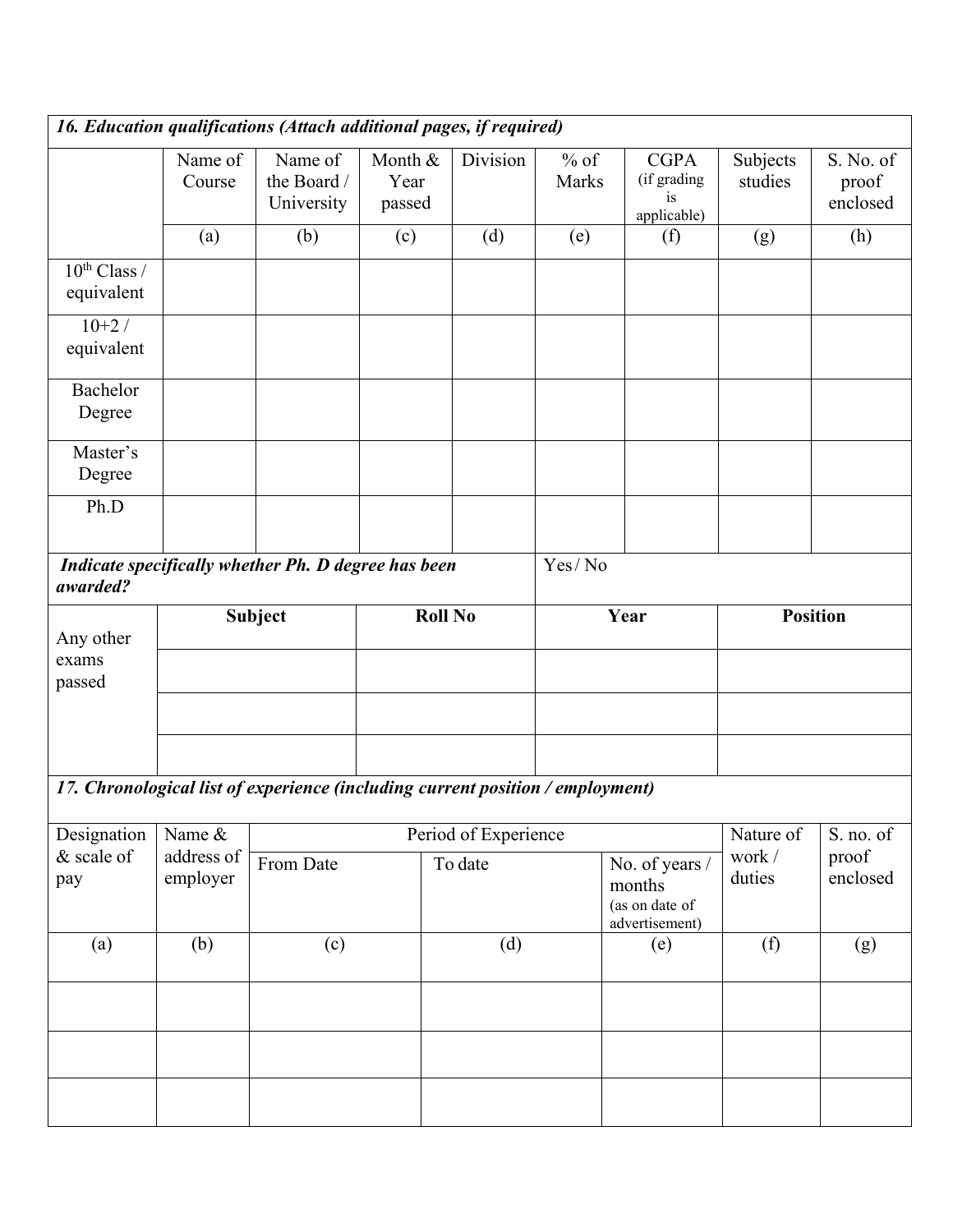| 18. Total period of experience               |              | S. No. of proof enclosed |         |
|----------------------------------------------|--------------|--------------------------|---------|
| (a) Teaching                                 | No. of years | No of Months             |         |
| i) Under graduate level                      |              |                          |         |
| ii) Graduation level                         |              |                          |         |
| iii) Post – graduate level                   |              |                          |         |
| (b) Post – doctoral :<br>Teaching / Research |              |                          | $\cdot$ |
| (c) Other experience, if<br>any              |              |                          | $\cdot$ |

| 19. Academic distinction           |                                      |                   |  |  |  |  |
|------------------------------------|--------------------------------------|-------------------|--|--|--|--|
| Name of the Academic Course / Body | <b>Academic distinction obtained</b> | proof<br>enclosed |  |  |  |  |
|                                    |                                      |                   |  |  |  |  |
|                                    |                                      |                   |  |  |  |  |
|                                    |                                      |                   |  |  |  |  |
|                                    |                                      |                   |  |  |  |  |

| 20. Publications, if any (Mention here only numbers. The details and copies of the reprints be enclosed) |                       |                     |                       |                 |  |  |  |  |  |
|----------------------------------------------------------------------------------------------------------|-----------------------|---------------------|-----------------------|-----------------|--|--|--|--|--|
| Publications                                                                                             | Published             | Accepted / In Print | Communicated          | S. No. of proof |  |  |  |  |  |
|                                                                                                          | Indexed / ISBN / ISSN | (N <sub>0</sub> )   | [Other than $b & c$ ] | enclosed        |  |  |  |  |  |
|                                                                                                          | numbered $(No.)$      |                     | (N <sub>0</sub> )     |                 |  |  |  |  |  |
| (a)                                                                                                      | (b)                   | (c)                 | (d)                   |                 |  |  |  |  |  |
| <b>Books</b>                                                                                             |                       |                     |                       |                 |  |  |  |  |  |
| Research                                                                                                 |                       |                     |                       |                 |  |  |  |  |  |
| Publication                                                                                              |                       |                     |                       |                 |  |  |  |  |  |
| <b>Other Publication</b>                                                                                 |                       |                     |                       |                 |  |  |  |  |  |

| 21. Seminars/Conference/Workshops/Training<br>Programmes, attended/organized etc. | In India<br>(No.) | Abroad<br>(No.) | Total<br>(No.) | S. no. of<br>proof<br>enclosed |
|-----------------------------------------------------------------------------------|-------------------|-----------------|----------------|--------------------------------|
|                                                                                   |                   |                 |                |                                |
|                                                                                   |                   |                 |                |                                |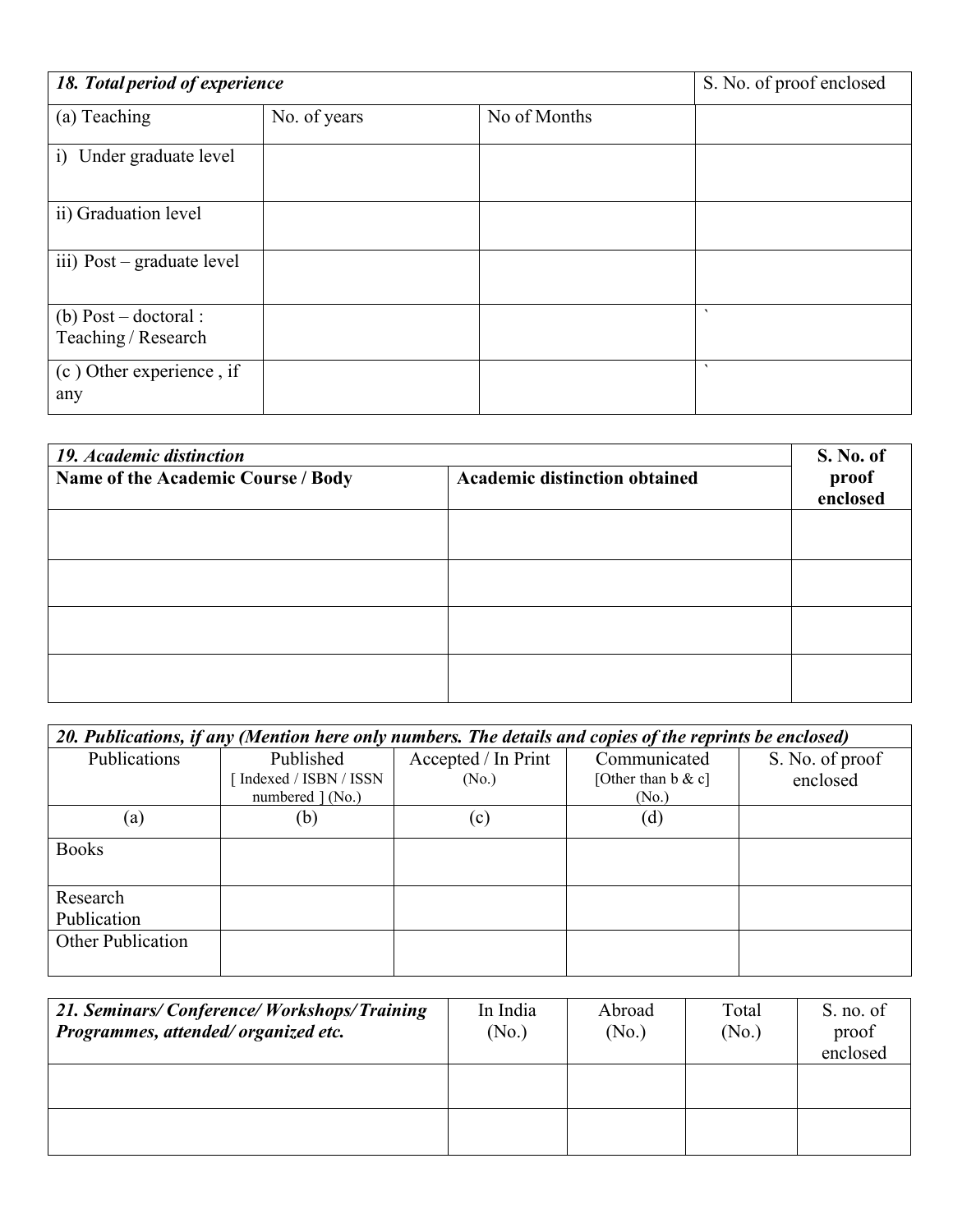| 22. References (Three)               |             |                 |             |  |  |  |  |  |  |
|--------------------------------------|-------------|-----------------|-------------|--|--|--|--|--|--|
| Name & complete postal<br>addressees | Referee - 1 | $Reference - 2$ | Referee - 3 |  |  |  |  |  |  |
| Email ID:                            |             |                 |             |  |  |  |  |  |  |
| Phone (Landline with<br>STD Code):   |             |                 |             |  |  |  |  |  |  |
| Mobile Ph:                           |             |                 |             |  |  |  |  |  |  |

| 23. Present position |             |                  |           |                     |                 |           |  |  |  |
|----------------------|-------------|------------------|-----------|---------------------|-----------------|-----------|--|--|--|
| Designation          | Name of the | <b>Basic Pay</b> | Pay Scale | Gross Pay/          | Increment date  | S. No. of |  |  |  |
|                      | University/ | (Rs.)            | (Rs.)     | <b>Total Salary</b> | (Date / Months) | proof     |  |  |  |
|                      | Institute   |                  |           | p.m.                |                 | enclosed  |  |  |  |
|                      |             |                  |           | (Rs.)               |                 |           |  |  |  |
|                      |             |                  |           |                     |                 |           |  |  |  |
|                      |             |                  |           |                     |                 |           |  |  |  |
|                      |             |                  |           |                     |                 |           |  |  |  |
|                      |             |                  |           |                     |                 |           |  |  |  |
|                      |             |                  |           |                     |                 |           |  |  |  |
| Expected             |             |                  |           |                     |                 |           |  |  |  |
| Salary:              | Rs.         | per month        |           |                     |                 |           |  |  |  |

## *24. Any other information / qualification relevant to the post applied for:*

| 25. Candidate's Name & Address for correspondence |                                                                                                     |                   |         |  |  |  |  |
|---------------------------------------------------|-----------------------------------------------------------------------------------------------------|-------------------|---------|--|--|--|--|
|                                                   | Mailing address                                                                                     | Permanent address |         |  |  |  |  |
| Name                                              |                                                                                                     |                   |         |  |  |  |  |
| Complete address with pin                         |                                                                                                     |                   |         |  |  |  |  |
| code                                              |                                                                                                     |                   |         |  |  |  |  |
| Email:                                            | Phone No.<br>(Landline with STD code)                                                               | Mobile No.        | Fax No. |  |  |  |  |
|                                                   | 26. List of self attested testimonials attached (Original to be produced at the time of interview). |                   |         |  |  |  |  |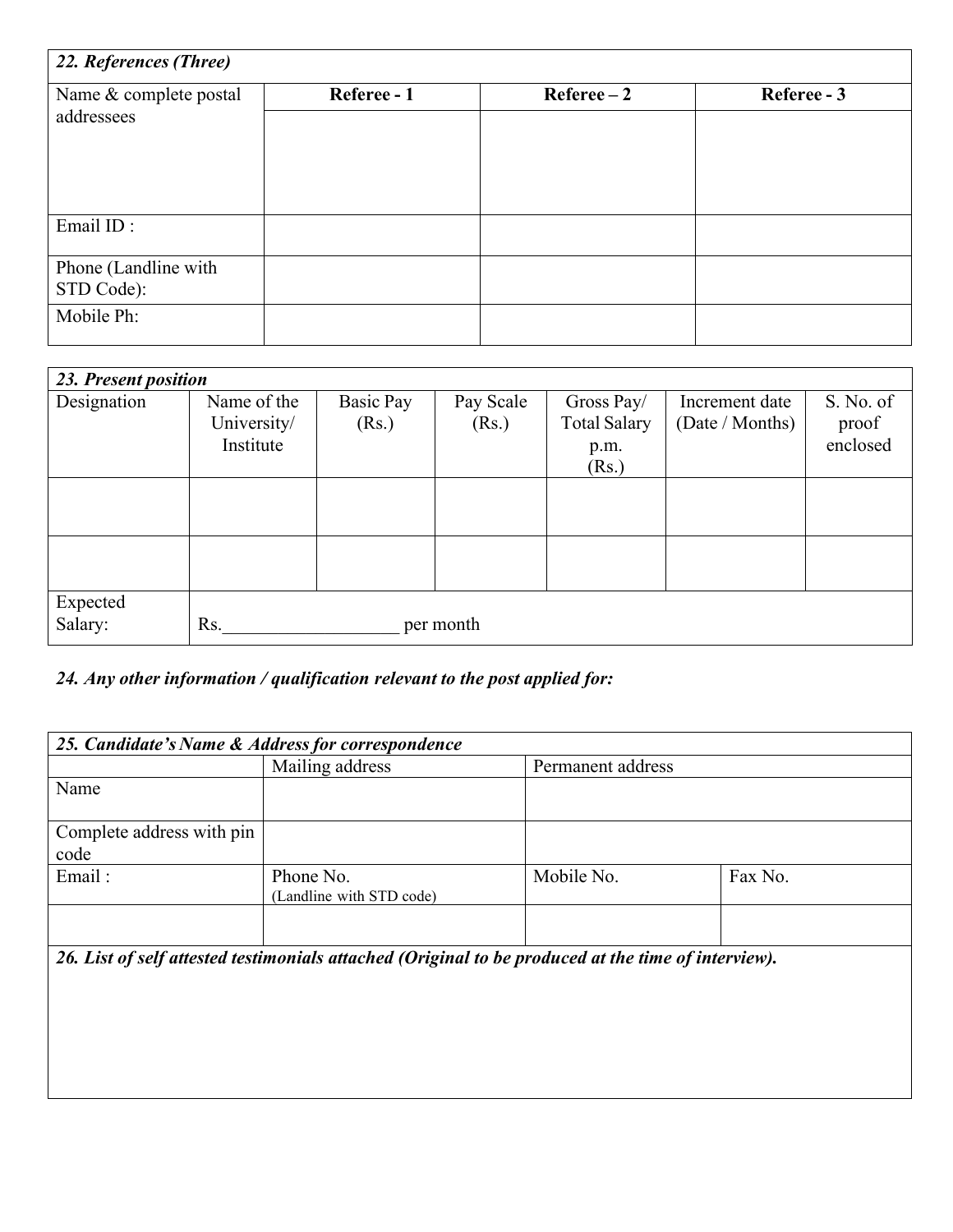## SHREE MAHAVIR EDUCATION TRUST RATNAMANI EDUCATION CAMPUS

|                  |                                                                                                                                                            |                   |                                        |                    |    | <b>Application Form for Non Teaching Staff Position</b> |      |         |
|------------------|------------------------------------------------------------------------------------------------------------------------------------------------------------|-------------------|----------------------------------------|--------------------|----|---------------------------------------------------------|------|---------|
| $\boldsymbol{l}$ | Name of the post applied for                                                                                                                               |                   |                                        |                    |    |                                                         |      |         |
| $\overline{2}$   | Applicant's area of specialization<br>(Applicant's area of specialization must be relevant to the<br>area of specialization notified in the advertisement) |                   |                                        |                    |    |                                                         |      |         |
| $\overline{3}$   | <b>Personal Details</b>                                                                                                                                    |                   |                                        |                    |    |                                                         |      |         |
| $\boldsymbol{4}$ | <b>Name</b>                                                                                                                                                | <b>First Name</b> |                                        |                    |    | Middle Name                                             |      | Surname |
|                  | (in capital Letters)                                                                                                                                       |                   |                                        |                    |    |                                                         |      |         |
| 5                | Date of Birth                                                                                                                                              | Day               | Month                                  | Year               |    | Age as on date of<br>Advertisement                      | Year | Months  |
|                  |                                                                                                                                                            |                   |                                        |                    |    |                                                         |      |         |
| 6                | <b>Place of birth</b>                                                                                                                                      |                   | City / Village                         | State:<br>Country: |    |                                                         |      |         |
|                  |                                                                                                                                                            |                   |                                        |                    |    |                                                         |      |         |
| $\overline{7}$   | <b>Father's Name</b>                                                                                                                                       |                   |                                        |                    |    |                                                         |      |         |
| 8                | <b>Mother's Name</b>                                                                                                                                       |                   |                                        |                    |    |                                                         |      |         |
| 9                | <b>Nationality</b>                                                                                                                                         |                   |                                        |                    |    |                                                         |      |         |
| 10               | <b>Gender</b>                                                                                                                                              |                   |                                        |                    |    | Male / Female                                           |      |         |
| 11               | Community /                                                                                                                                                |                   | Gen / SC / ST / OBC / Other categories |                    |    |                                                         |      |         |
|                  | Category<br>(delete the ones not<br>applicable)                                                                                                            |                   |                                        |                    |    |                                                         |      |         |
| 12               | <b>Marital status</b>                                                                                                                                      |                   | Married / Unmarried                    |                    |    |                                                         |      |         |
| 13               | Aadhar No.                                                                                                                                                 |                   |                                        |                    | 14 | PAN No.                                                 |      |         |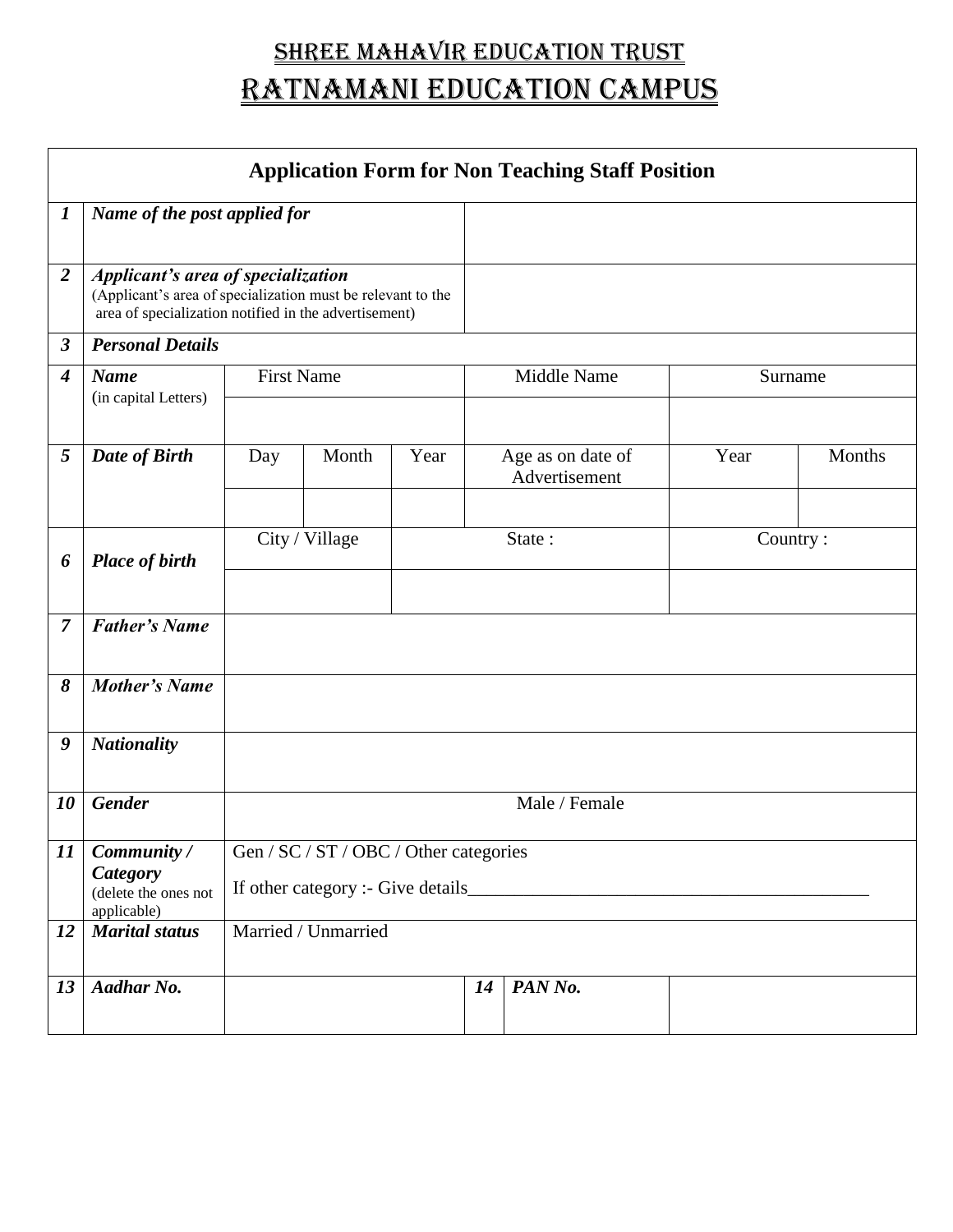| 15. Education qualifications (Attach additional pages, if required) |                        |                                          |                           |                      |                        |                                                              |                     |                                |
|---------------------------------------------------------------------|------------------------|------------------------------------------|---------------------------|----------------------|------------------------|--------------------------------------------------------------|---------------------|--------------------------------|
|                                                                     | Name of<br>Course      | Name of<br>the Board<br>University       | Month &<br>Year<br>passed | Division             | $%$ of<br><b>Marks</b> | <b>CGPA</b><br>(if grading<br>is<br>applicable)              | Subjects<br>studies | S. No. of<br>proof<br>enclosed |
|                                                                     | (a)                    | (b)                                      | (c)                       | (d)                  | (e)                    | (f)                                                          | (g)                 | (h)                            |
| $10^{th}$ Class /<br>equivalent                                     |                        |                                          |                           |                      |                        |                                                              |                     |                                |
| $10+2/$<br>equivalent                                               |                        |                                          |                           |                      |                        |                                                              |                     |                                |
| <b>Bachelor</b><br>Degree                                           |                        |                                          |                           |                      |                        |                                                              |                     |                                |
| Master's<br>Degree                                                  |                        |                                          |                           |                      |                        |                                                              |                     |                                |
| Other                                                               |                        |                                          |                           |                      |                        |                                                              |                     |                                |
| Other                                                               |                        |                                          |                           |                      |                        |                                                              |                     |                                |
| Any other                                                           | <b>Subject</b>         |                                          | <b>Roll No</b>            |                      | Year                   |                                                              | <b>Position</b>     |                                |
| exams<br>passed                                                     |                        |                                          |                           |                      |                        |                                                              |                     |                                |
|                                                                     |                        |                                          |                           |                      |                        |                                                              |                     |                                |
|                                                                     |                        |                                          |                           |                      |                        |                                                              |                     |                                |
| 16. Fresher / Experienced                                           |                        |                                          |                           |                      |                        |                                                              |                     |                                |
|                                                                     |                        | If Experienced provide following details |                           |                      |                        |                                                              |                     |                                |
| Designation                                                         | Name &                 |                                          |                           | Period of Experience |                        |                                                              | Nature of           | S. no. of                      |
| & scale of<br>pay                                                   | address of<br>employer | From Date                                |                           | To date              |                        | No. of years<br>/ months<br>(as on date of<br>advertisement) | work /<br>duties    | proof<br>enclosed              |
| (a)                                                                 | (b)                    | (c)                                      |                           | (d)                  |                        | (e)                                                          | (f)                 | (g)                            |
|                                                                     |                        |                                          |                           |                      |                        |                                                              |                     |                                |
|                                                                     |                        |                                          |                           |                      |                        |                                                              |                     |                                |
|                                                                     |                        |                                          |                           |                      |                        |                                                              |                     |                                |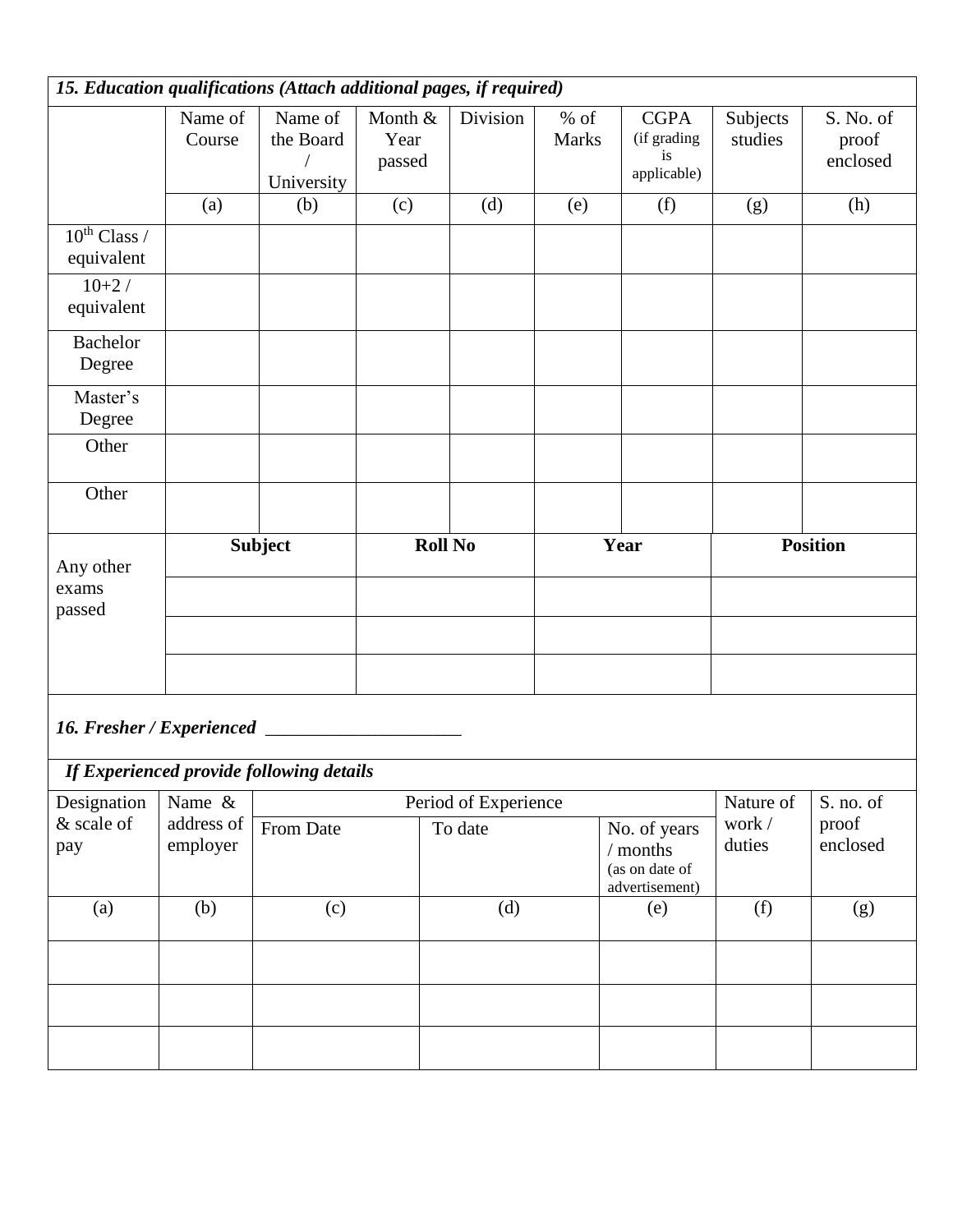| 17. Academic distinction           | S. No. of                            |                   |
|------------------------------------|--------------------------------------|-------------------|
| Name of the Academic Course / Body | <b>Academic distinction obtained</b> | proof<br>enclosed |
|                                    |                                      |                   |
|                                    |                                      |                   |
|                                    |                                      |                   |
|                                    |                                      |                   |
|                                    |                                      |                   |

| 18. References (Three)               |             |                 |             |  |  |  |  |
|--------------------------------------|-------------|-----------------|-------------|--|--|--|--|
| Name & complete postal<br>addressees | Referee - 1 | $Reference - 2$ | Referee - 3 |  |  |  |  |
| Email ID:                            |             |                 |             |  |  |  |  |
| Phone (Landline with<br>STD Code):   |             |                 |             |  |  |  |  |
| Mobile Ph:                           |             |                 |             |  |  |  |  |

| <b>19. Present position</b> |                                         |                           |                    |                                                    |                                   |                                |  |
|-----------------------------|-----------------------------------------|---------------------------|--------------------|----------------------------------------------------|-----------------------------------|--------------------------------|--|
| Designation                 | Name of the<br>University/<br>Institute | <b>Basic Pay</b><br>(Rs.) | Pay Scale<br>(Rs.) | Gross Pay/<br><b>Total Salary</b><br>p.m.<br>(Rs.) | Increment date<br>(Date / Months) | S. No. of<br>proof<br>enclosed |  |
|                             |                                         |                           |                    |                                                    |                                   |                                |  |
|                             |                                         |                           |                    |                                                    |                                   |                                |  |
| Expected<br>Salary:         | Rs.                                     |                           | per month          |                                                    |                                   |                                |  |